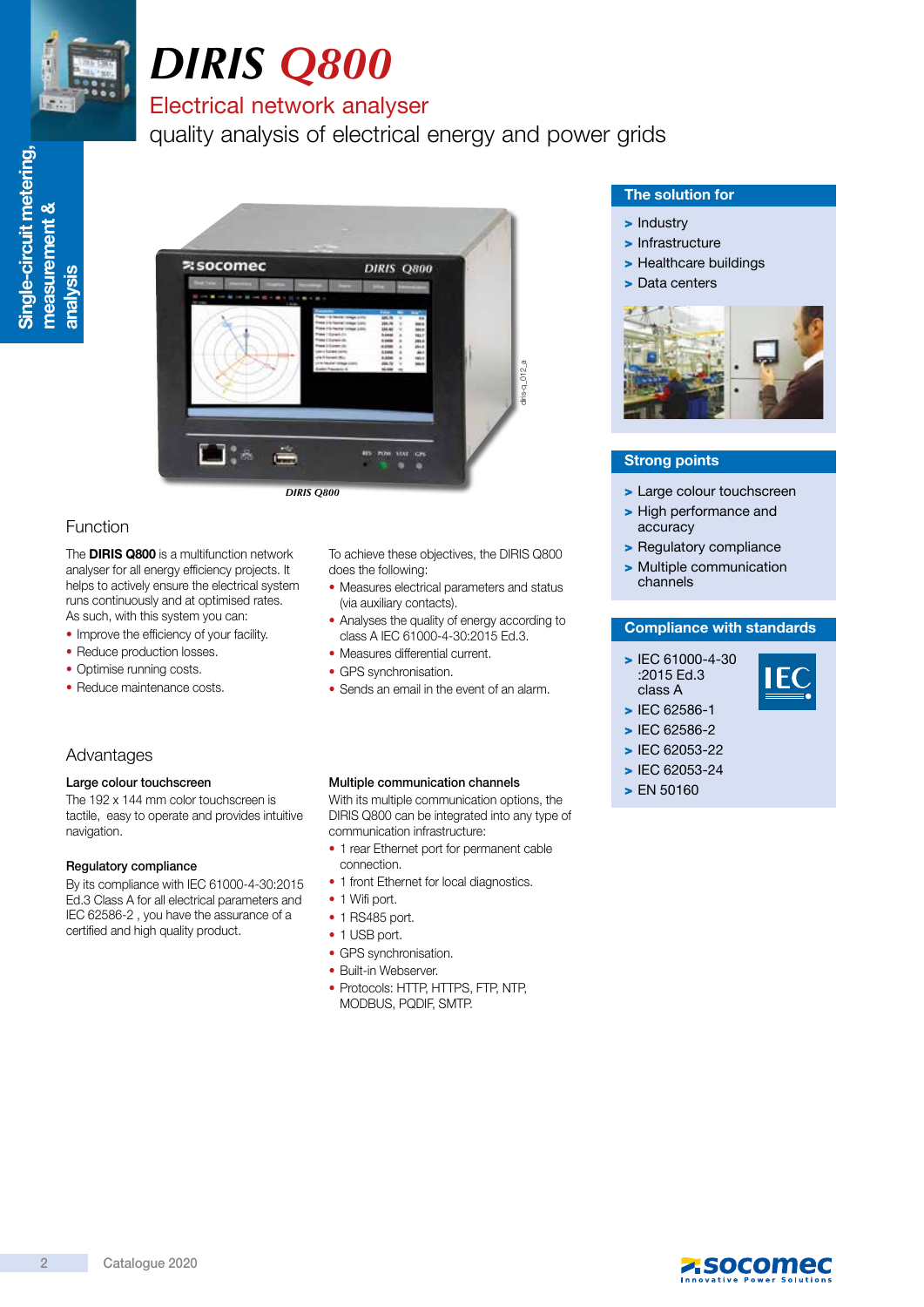*DIRIS Q800*

Electrical network analyser quality analysis of electrical energy and power grids

# **Functions**

#### Measurements

- Measures across 4 quadrants
- Voltage by phase, current by phase, frequency.
- Neutral current, differential current.
- Neutral/earth voltage.
- Active, reactive and apparent power.
- Cos phi and power factor.
- THD and spectral analysis up to the 63rd for current and voltage.
- Flicker (Pst, Plt).
- Voltage and current unbalance.
- Remote control signals.
- Current and Power Demand: average and maximum (timestamped)

# Logging

- EN 50160 events ½ period (10 ms): voltage dips, voltage cutouts, voltage surges.
- Current events 1/2 period (10 ms): inrush
- Data exported automatically via FTP.
- EN 50160 reports with CBEMA / ITIC curves for PQ events.
- Transients (20 micro seconds).

# Inputs/outputs

- 4 digital inputs.
- 4 digital outputs.
- 4 analogue outputs.

# Dimensions (mm)



# **Specifications**

| Auxiliary power supply                  |                                                           |  |
|-----------------------------------------|-----------------------------------------------------------|--|
| Voltage range                           | 100  240 VAC / 65  250 VDC                                |  |
| Frequency                               | 50/60 Hz                                                  |  |
| Power consumption                       | Max. 15 VA                                                |  |
| Backup battery                          | Li-ion 2500 mAh (>15 min autonomy)                        |  |
| <b>Measurement inputs</b>               |                                                           |  |
| Direct voltage measurement input        | P-N: max 580 V RMS CAT III<br>L-L: max 1000 V RMS CAT III |  |
| U4 direct voltage measurement input     | Max 580 V RMS CAT II                                      |  |
| Voltage input crest factor              | $\mathfrak{D}$                                            |  |
| Current inputs                          | Max 7 A RMS                                               |  |
| Current input consumption               | $0.04$ VA                                                 |  |
| Current input crest factor              | 3                                                         |  |
| Voltage input impedance                 | $6$ MO                                                    |  |
| Frequency range                         | 42.5 to 57.5 Hz/51 to 69 Hz                               |  |
| Voltage reference channel               | U1N/U12                                                   |  |
| Sampling                                | 51.2 kHz @50 Hz                                           |  |
| Accuracy                                |                                                           |  |
| Three-phase voltage                     | ± 0.1%                                                    |  |
| 4 <sup>th</sup> voltage (neutral/earth) | ± 0.2%                                                    |  |
| Currents                                | ± 0.2%                                                    |  |
| Power                                   | ± 0.2%                                                    |  |
| Frequency                               | ± 10 mHz                                                  |  |
| Harmonics                               | Class 1 IEC/EN 61000-4-7                                  |  |
| Active energy                           | Class 0.2S IEC/EN 62053-22                                |  |
| Reactive energy                         | Class 1 IEC/EN 62053-24                                   |  |

| Communication                      |                                                            |  |  |
|------------------------------------|------------------------------------------------------------|--|--|
| Ethernet ports                     | 2 Auto MDIX RJ45 10/100 Base Ethernet                      |  |  |
| RS485 opto-insulated port (slave)  | 0.5 UL 4800 to 115200 bps                                  |  |  |
| Passive WIFI antenna               | RP-SMA female                                              |  |  |
| Active GPS antenna                 | SMA female                                                 |  |  |
| Protocols                          | HTTP, HTTPS, FTP, SFTP, NTP, NMEA,<br>Modbus RTU/TCP, SMTP |  |  |
| USB port                           | <b>USB 2.0</b>                                             |  |  |
| <b>Environmental conditions</b>    |                                                            |  |  |
| Operating temperature (max. range) | $-25+55^{\circ}C$                                          |  |  |
| Storage temperature                | $-25+75^{\circ}C$                                          |  |  |
| Humidity                           | Max. 95 %                                                  |  |  |
| Max.altitude                       | 2000 m                                                     |  |  |
| Standards and safety               |                                                            |  |  |
| Product comformity                 | IEC/EN 62586-1, IEC/EN 62586-2                             |  |  |
| Safety                             | EN 61010-2-030                                             |  |  |
| Degree of pollution                | 2 (EN 61010-1)                                             |  |  |
| Degree of protection               | IP40 front, IP20 rear                                      |  |  |
| <b>Directive</b>                   | RED §3.1a Health EN 62311 :2008<br><b>RED § 3.1b EMC</b>   |  |  |

# **References**

| Designation                                       | Reference    |
|---------------------------------------------------|--------------|
| DIRIS Q800 100  240 VAC / 65  250 VDC             | 4826 0100(1) |
| $(1)$ Dougraving $(10 - 50)/D$ contact $(10 - 5)$ |              |



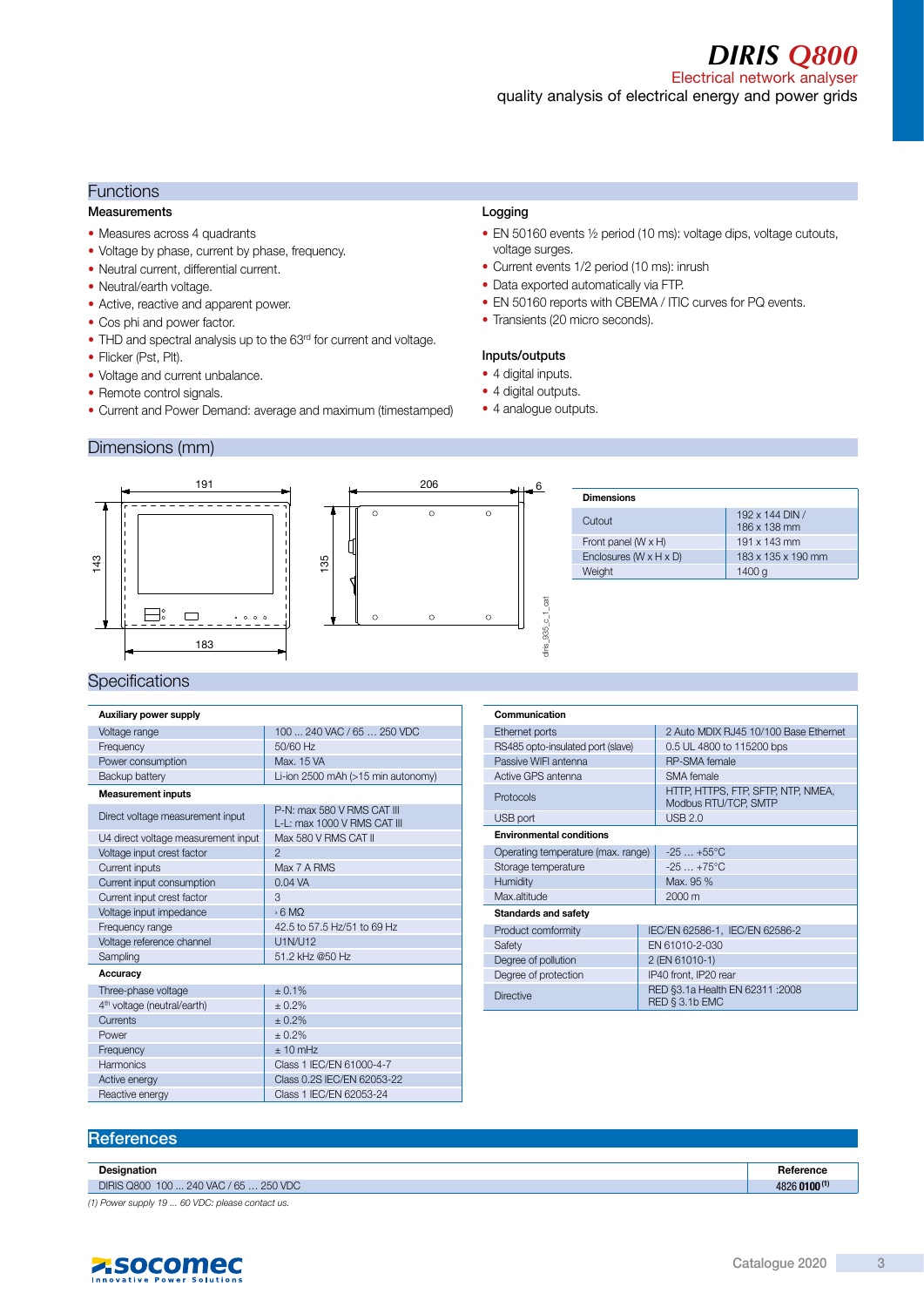# *DIRIS Q800* Electrical network analyser quality analysis of electrical energy and power grids

2 1. Product label 2. Earth connection 3  $\epsilon$  $\circ$ RS485 100-240 VAC 50-60 Hz 15 W  $\overline{\Omega}$ 4. Auxiliary power supply and fuse 65-250 VDC AUX 5. Voltage and current inputs 同文文回 00000 6. Auto MDIX ETHERNET port 1 1 2 3 1 2<br>C B-A+ L N 1 2 7. Battery switch C B- A+ 4 8. GPS and WIFI antenna  $DIG. IN - 24 VDC$  AN. OUT 250 DIG. OUT 9 1 2 3 4 5 6 7 8 1 2 3 4 5 6 7 8 1 2 3 4 5 6 7 8 ெ WIFI ant.<br>
GPS ant.<br>
(3.3 VDC out) 8  $\subseteq$ 3+1 Phase AC Voltage - max. 3x580/1000 V CAT III  $\overline{C}$  $\Theta$  $\ddot{\mathbf{e}}$ Ιe le  $\bullet$ Ιe  $\Theta$ le ۱ə Ω  $\circ$ ON L1 L2 L3 L4 N **BAT** 7 OFF CH5 (EL) AC Current 3+1 Phase AC Current 1(7) A RMS 1(7) A RMS 6 ∣⊠ठै ैं)न diris\_933\_a\_ $1 \times$ cat diris\_933\_a\_1\_x\_cat 5 ETHERNET 10/100 Base T L1 L2  $\frac{1}{\sqrt{3}}$  L4 L5 O  $\circ$ 

# Communication via RS485 link



# Digital outputs

**Terminals** 



5-6: optocoupler output 3 7-8: optocoupler output 4

# Current and voltage inputs



L1, L2, L3, L4, N: voltage inputs

# AC and DC auxiliary power supply





# DIRIS Q800

- 1-2: optocoupler input 1
- 3-4: optocoupler input 2 5-6: optocoupler input 3
- 7-8: optocoupler input 4

5-6: current input i3 7-8: current input iN



- 3. RS485 MODBUS RTU communication
- 
- 
- 9. Logical outputs, analogue inputs/outputs

Ethernet communication



# Digital inputs **Analogue outputs** Analogue outputs



diris $924$  a 1  $\times$  cat.eps

iris

924\_a\_1\_x\_cat.eps

#### DIRIS Q800

- 1-2: analogue output 1
- 3-4: analogue output 2
- 5-6: analogue output 3 7-8: analogue output 4
- 



1-2: differential core connections